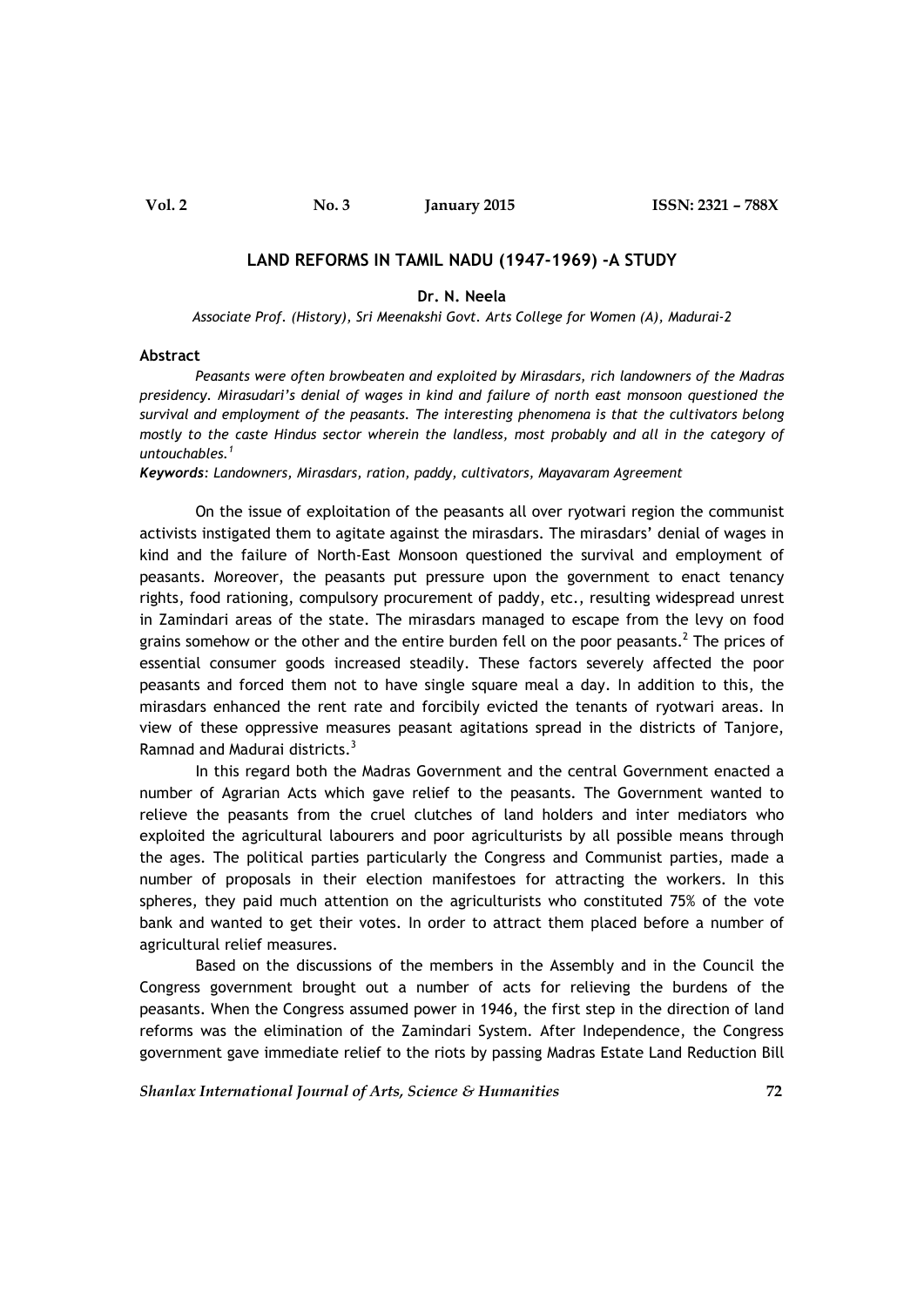of 1947. The Act approximately fixed the rent of the Zamindari tracks to that of the Ryotwari areas.<sup>4</sup> After giving temporary relief in 1947, the Zamindari Abolition Bill was passed in the Madras Legislature in1948 and it became the law in 1949 which eliminated the zamindaris by compensation. The Act empowered the government to take over all estates subject to the payment of reasonable compensation<sup>5</sup>. Provisions were made in this Act for the grant of Ryotwaripatta to the peasants of the estates after the estates were surveyed and settled on Ryotwari principles. With the introduction of this reform, the last vestige of feudalism was wiped off ushering in area of contentment and self-reliance in the former estates which constituted one-fifth of the entire Tamilnadu<sup>6</sup>. The exploitative intermediaries were taken over by the government and the compensation paid to them was  $Rs.435$  crores<sup>7</sup>.

The land reforms introduced by the Congress to abolish Zamindari system created fear in the minds of other land lords in the Tanjore Delta region. Tanjore, the granary of the state, leasing of land was common. The anticipatory land reform, the relationship between the Mirasdars and the tenants and the customary farm labourers or panniyal on the other hand became strained. Several mirasdars in the district refused to renew lease agreement with their usual tenants and displaced them. $8$  Agrarian relation became disturbed in Tanjore in 1951-1952. It resulted in the displacement of tenants and dismissal of farm labourers and it ultimately culminated in agrarian crimes and disturbances. The situation threatened to cause law and order problem, besides fall in agricultural production. The enhancement of coolly for farm labours and improvement of their condition of their work were the demands of the farm servants which took political overturn. A meeting of both sides was held under the Revenue Minister KalavenkataRao and a settlement was arrived known as 'Mayavaram Agreement'. The Government promulgated the Tanjore Tenants and Panniyal Protection Ordinance in 1952 employing the provisions of the Agreement.<sup>9</sup> The ordinance was replaced by the Tanjore tenants and Panniyal Protection Act of 1952. This Act provides the regulation of wages payable to the peasants in Tanjore district and taking remedial measures to the conciliation officer appointed under the Act<sup>10</sup>. The Act gave security of tenure for five years to the cultivating tenants and also fixed the maximum rent which they should pay. The Act also provides fir a machinery to settle disputes between the cultivating tenants and the land owners and also between them and the pannaiyal.<sup>11</sup>

With the passing of the Tanjore Act, the owners of other districts also evicted their tenants with the view to bringing the land under their personal cultivation. The provisions relating to cultivating tenants in the Act replaced with the passing of a general Act covering the whole state. The members emphasized in the Assembly to protect the tenants from unjust eviction<sup>12</sup>. As a result Madras Cultivating Tenants Protection Act 1955 was enacted.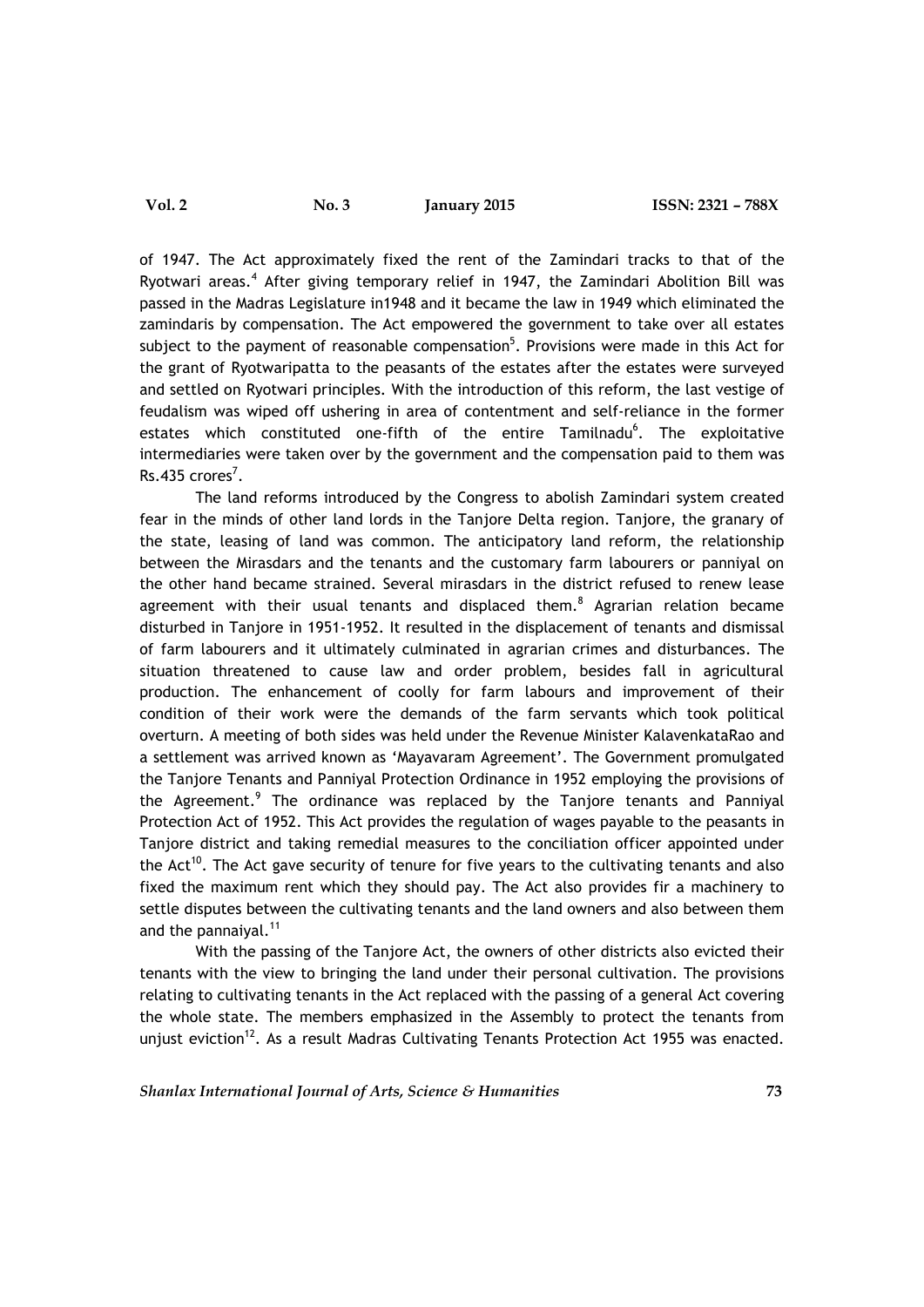The Act gave protection from eviction to cultivating tenants and provided for security of tenancy without time limit and compulsory execution of fresh lease deeds. Revenue Divisional Officer or Special Duty Collectors appointed fir the purpose were component to deal the cases. The tenants were aware of several safeguards to them through legislative measures<sup>13</sup>. The forcibly evicted tenants could apply for restoration. Every cultivating tenant desirous of depositing rent could deposit the same with the Court of Revenue Divisional Officer in person or through his agent.<sup>14</sup> The tenant could apply for restoration of possession if he was unjustly dispossessed of. They could apply to Revenue Divisional Office for the restoration. The cultivating tenants could be evicted only by the Revenue Court, if the tenants continue to default in payment of rent, causing willful damage or injury to lands<sup>15</sup>. The Rent Court had the power to enter upon any land and inspect and carry out the function entrusted upon, which included the power to cut and trash the crop on any land and weigh or the produce with the view to estimating the capabilities of the soil.<sup>16</sup>

The Madras Cultivating Tenants Protection Act 1955 was amended by the Act XIV of 1956. Accordingly, the Madras Cultivating Tenants (Payment of Fair Rent) Act was enacted. The prescribed rate of fair rent payable by tenants was at 40 per cent of the gross produce for wet land or its money value. Land irrigated by lifting water, the land owners entitled to receive only 35 per cent of the normal gross produce was fixed as rent payable to the owner. The produce was required to be shared at the thrashing floor.<sup>17</sup> Land owners also entitled to receive 1/5 of the straw as their share. Tahsildar and District Munsif were constituted under the Act as Rent Court and Rent Tribunal for fixing fair tribunals. The orders of the tribunals were liable to revision by the High Court.<sup>18</sup>

The welfare state was the goal of the reformers. In order to prevent excessive concentration of land in the hands of few and distribution of lands to the poor. *Saraswathy* Pandurangan, MLC<sup>19</sup> and Ponnammaland Dr. Soundaram, <sup>20</sup> MLAs pressurized the govt. to pass the Land Ceiling Act. The congress government under K. Kamaraj introduced the Land Ceiling Act. Though Zamindari system was eliminated in 1948, they possessed private lands. As a measure to prevent the accumulation of land further reform was made. The government decided to impose ceiling on agricultural holdings.<sup>21</sup> The Madras Land Reform Act (fixation of ceiling on land) 1961 was published as Madras Act 58 of 1961 on 2 May 1962. The ceiling was calculated in terms of standard acres. One acre of wet land was assessed at Rs.10 and above but not exceeding Rs.15 per acre, 0.8 acre would equal to one standard acre. Different proportion and for the dry lands. In regard to the lowest category of dry land assessed below Rs.1.25 acre, four acres of such land would equal to one standard acre. The ceiling acre for a person and for a family consisting of not more than five members was 30 standard acres. For bigger families consisting of more than five subjected to the maximum of 60 standard acres was allowed to each members in excess of five subjected to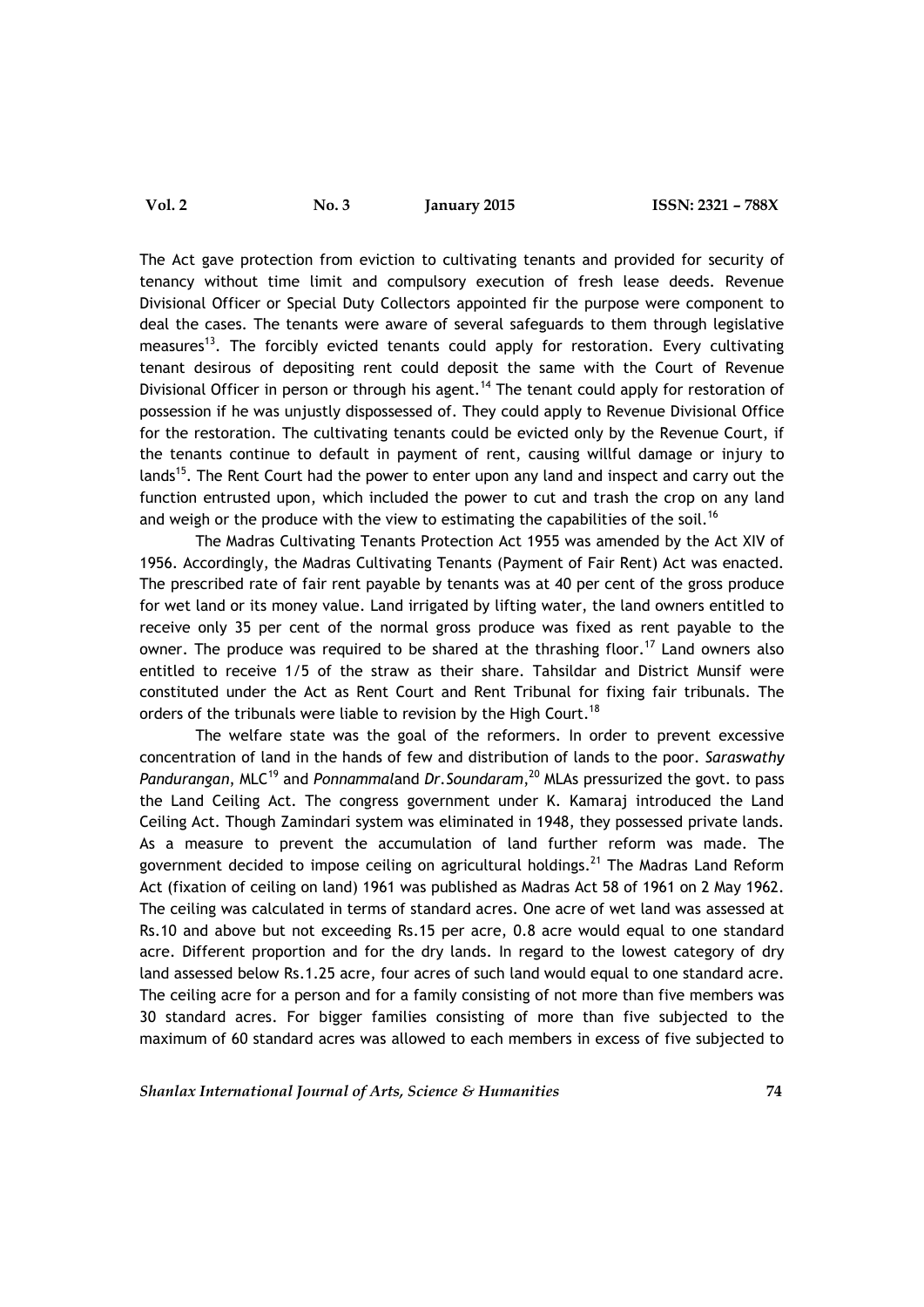the maximum of 60 standard acres for a family. The land of religious trust of a public was kept outside the scope of the Act. Land in the hill areas, trust, fuel lands was exempted. $^{22}$ 

Subsequently the Government decided that the ceiling area fixed under the Act should be reduced further. By the Tamilnadu Land Reform (Reduction of Ceiling on land) Amendment Act 1970, the ceiling was reduced to 15 standard acres with effect from 1970. After lowering the limit of land ceiling 1.10 lakhs acres of land were assigned to over 38,817 landless persons up to 31 Oct. 1975. The exemption given to sugarcane growing, grazing and dairy farms in the original Act were scrapped. Restrictions were placed to charitable lands.<sup>23</sup> These land reforms gradually introduced by the Government changed the economic structure of the Tamil society. Despite the drawback of the implementation of the 'Land Ceiling Act', land reform transformed the impoverished country into a socialist pattern of society. Blood and tears of the agricultural population were replaced by toil and sweat which transformed the land towards prosperity. $^{24}$ 

The governments' efforts to relieve the burden of the agricultural community through legislation and Judiciary could solve the problems to a certain extent. A serious of land reforms Act enacted during the Congress ministry saved the tenants and agricultural labourersin the eye of the government but their struggle for livelihood and existence is a continuing one. Till then communal riots and conflicts are going on in Madurai, Tanjore, South Arcot, North Arcot and Ramanathapuram districts in the name of caste.

The land Acts to some extent gave a relief to the peasants and improved their condition. In the society their position is uplifted and they became a challenging one to a possible extent to the landlords. They became aware of the trends of the society and started to work to improve their standard of living in all the fields.

The agrarian reforms brought profound changes in the economic condition of the agriculturists. The erstwhile zamindars lost their predominant control over land. With their declining control over land they lost their superior social position. Family discords and property disputes drastically affected their capacity for corporate action against the aspirations of the tenant-labourers. Ownership of land became dispersed and it had saying impact on the caste, class and power nexus.

When ownership of land became dispersed the productive organization came out of the caste structure. The increasing instances of land transfers and new production relations created with the existing social institutions. Occupational mobility induced changes in the traditional roles and status between castes. New types of social relations based on greater social equality emerged out. Independent India witnessed the peasant upliftment in a new phase.